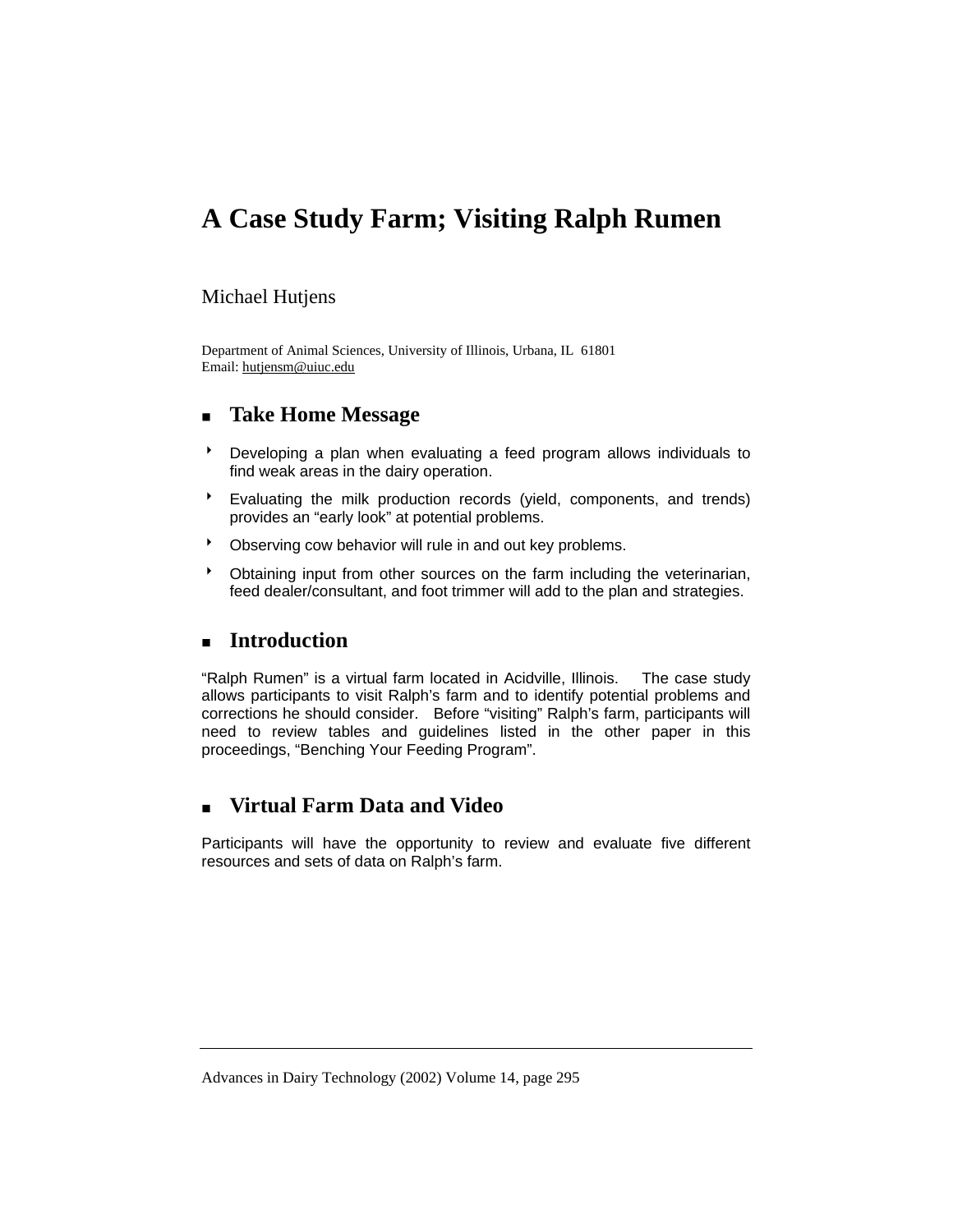**B** DHI Herd summary data (Table 1)

**Table 1. DHI lactation profile for Ralph Rumen's milking herd.** 

|                                                       |                      |                 |                 | <b>STAGE</b><br>OF LACTATION (DAYS) |                          |                           |                           |          |                                      |
|-------------------------------------------------------|----------------------|-----------------|-----------------|-------------------------------------|--------------------------|---------------------------|---------------------------|----------|--------------------------------------|
|                                                       |                      |                 |                 | 1<br><b>THRU</b><br>40              | 41<br><b>THRU</b><br>100 | 101<br><b>THRU</b><br>199 | 200<br><b>THRU</b><br>305 | $306 +$  | <b>TOTAL</b><br>OR<br><b>AVERAGE</b> |
| <b>NUMBER</b><br><b>MILKING</b>                       |                      | <b>IST LACT</b> |                 | 2                                   | 4                        | 4                         | 6                         | 6        | 22                                   |
|                                                       |                      | 2ND LACT        |                 | 2                                   | 5                        | 3                         | 9                         | 1        | 20                                   |
|                                                       |                      | 3+ LACTS        |                 | 6                                   | 5                        | 6                         | 19                        | 2        | 38                                   |
|                                                       |                      | ALL LACTS       |                 | 10                                  | 14                       | 13                        | 34                        | 9        | 80                                   |
| <b>AVERAGE</b>                                        |                      |                 | <b>IST LACT</b> | 56                                  | 57                       | 59                        | 49                        | 42       | 53                                   |
| <b>DAILY</b><br><b>MILK</b><br>PROD-<br><b>UCTION</b> |                      |                 | 2ND LACT        | 74                                  | 70                       | 66                        | 50                        | 38       | 60                                   |
|                                                       |                      |                 | 3+ LACTS        | 76                                  | 83                       | 69                        | 52                        | 35       | 63                                   |
|                                                       |                      |                 | ALL LACTS       | 69                                  | 70                       | 65                        | 50                        | 38       | 59                                   |
|                                                       | <b>IST</b><br>LACT   |                 | FAT %           | 3.8                                 | 3.1                      | 3.3                       | 3.5                       | 3.6      | 3.5                                  |
|                                                       |                      |                 | PROT %          | 3.0                                 | 3.0                      | 2.9                       | 3.0                       | 3:1      | 3.0                                  |
| %                                                     | 2ND<br>LACT          |                 | FAT %           | 4.<br>1                             | 3.4                      | 3.5                       | 3.7                       | 3.<br>7  | 3.7                                  |
| <b>FAT</b>                                            |                      |                 | PROT %          | 3.1                                 | 3.0                      | 3.0                       | 3.1                       | 3.<br>1  | 3.1                                  |
| &                                                     | $3+$<br><b>LACTS</b> |                 | FAT %           | 4.3                                 | 3.7                      | 3.6                       | 3.7                       | 3.8      | 3.8                                  |
| PROT.                                                 |                      |                 | PROT %          | 3.2                                 | 3.1                      | 3.0                       | 3.0                       | 3.<br>1  | 3.1                                  |
|                                                       | ALL<br>LACTS         |                 | FAT 7           | 4.1                                 | 3.4                      | 3.5                       | 3.6                       | 3.<br>7  | 3.7                                  |
|                                                       |                      |                 | PROT. Y         | 3.1                                 | 3.0                      | 3.0                       | 3.0                       | 3.1      | 3.0                                  |
|                                                       |                      | <b>IST LACT</b> |                 | 2.6                                 | 2.3                      | 1.6                       | Ť.<br>-7                  | 4.5      | 2.1                                  |
| <b>SCC</b>                                            |                      | 2ND LACT        |                 | 2.6                                 | 2.1                      | 2.4                       | 2.2                       | 3.6      | 2.4                                  |
| <b>SCR</b>                                            |                      | 3+ LACTS        |                 | 3.0                                 | 2.3                      | 1.8                       | 2.3                       | 4.<br>-1 | 2.2                                  |
|                                                       |                      | ALL LACTS       |                 | 2.8                                 | 2.2                      | 1.9                       | 2.0                       | 4.0      | 2.3                                  |
| <b>SCCS</b>                                           |                      | <b>NUMBER</b>   |                 | 3                                   | 3                        |                           | 2                         | 3        | 11                                   |
| )3.9                                                  |                      | <b>PERCENT</b>  |                 | 30                                  | 21                       | 0                         | 6                         | 38       | 11                                   |

## STAGE OF LACTATION PROFILE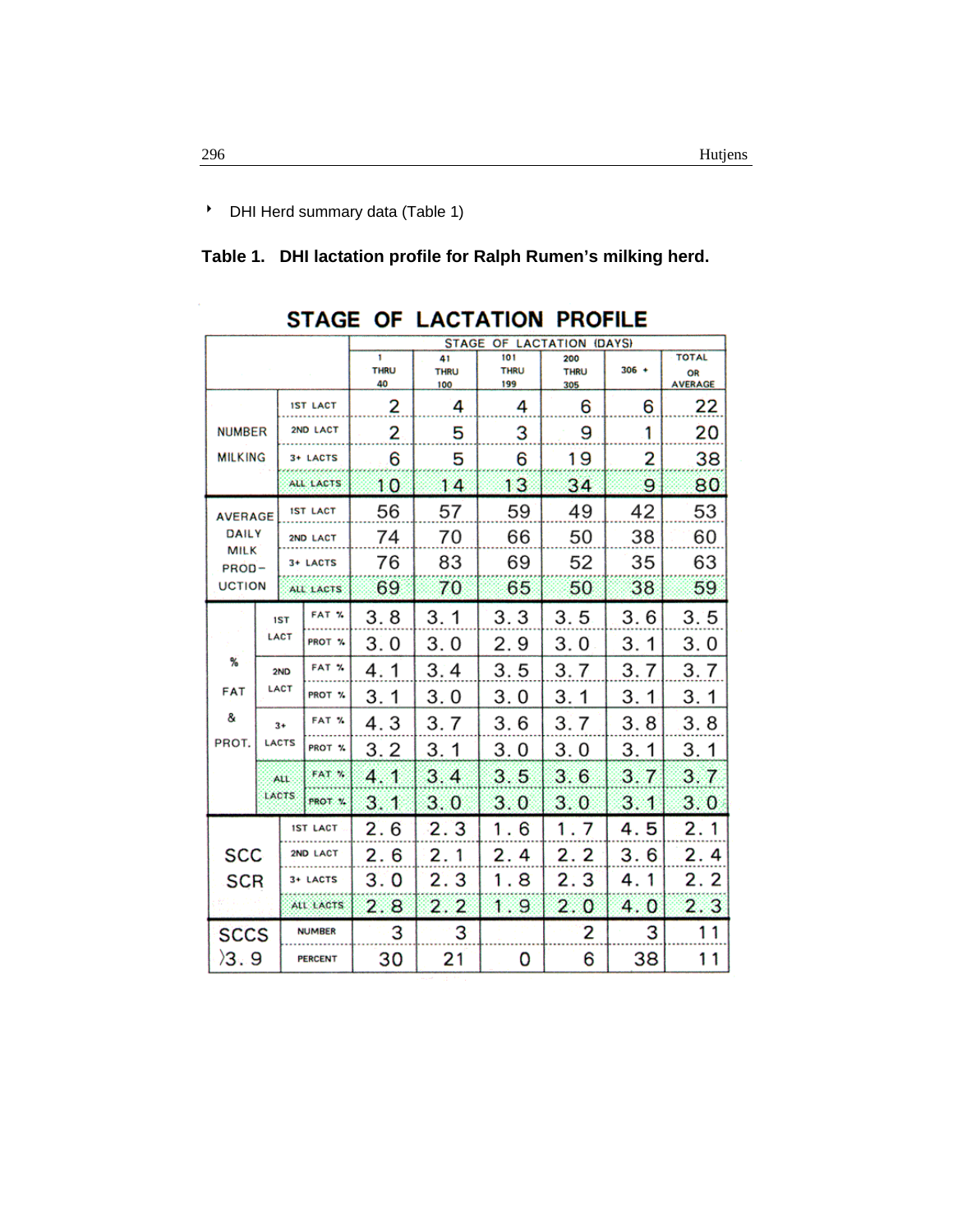<sup>></sup> Summary of feeding information (Table 2) with additional feed measurements listed in Table 3 (Penn State Separator Box results) and corn particle size (Table 4).

#### **Table 2. Ration profile of Ralph Rumen's one group TMR (all values expressed on a 100% dry matter basis).**

| <b>Ration Nutrient Specifications</b> |         |
|---------------------------------------|---------|
| DMI                                   | 50.0 lb |
| СP                                    | 17.4%   |
| RUP                                   | 6.0%    |
| ADF                                   | 19.7%   |
| NDF                                   | 29.5%   |
| Forage NDF                            | 22.0%   |
| NFC                                   | 35.9%   |
| Starch                                | 28.0%   |
| Fat                                   | 6.2%    |
| Sodium Bicarb                         | 1.0 $%$ |
|                                       |         |

#### **Table 3. Results of the forage and TMR particle size based on the Penn State Shaker box results on Ralph Rumen's feed.**

|                    | Top                      | <b>Middle</b> | <b>Bottom</b> |  |  |
|--------------------|--------------------------|---------------|---------------|--|--|
|                    | -% in each box---------- |               |               |  |  |
| TMR                | 8                        | 37            | 55            |  |  |
| <b>Corn Silage</b> | 5                        | 35            | 60            |  |  |
| Haylage            | 20                       | 30            | 50            |  |  |

**Table 4. Grain particle size of the shelled corn in Ralph Rumen's grain mix using the five Illinois grain screens.** 

| <b>Screen</b>           | Screen No. | Size (microns) | <b>Percent</b> |
|-------------------------|------------|----------------|----------------|
| <b>Top Screen:</b>      | #4         | >4400 micron   |                |
| $2nd$ Screen:           | #8         | 2200 micron    | 3              |
| 3 <sup>rd</sup> Screen: | #16        | 1100 micron    | 26             |
| 4 <sup>th</sup> Screen: | #30        | 500 micron     | 60             |
| Pan:                    |            | <500 micron    | 10             |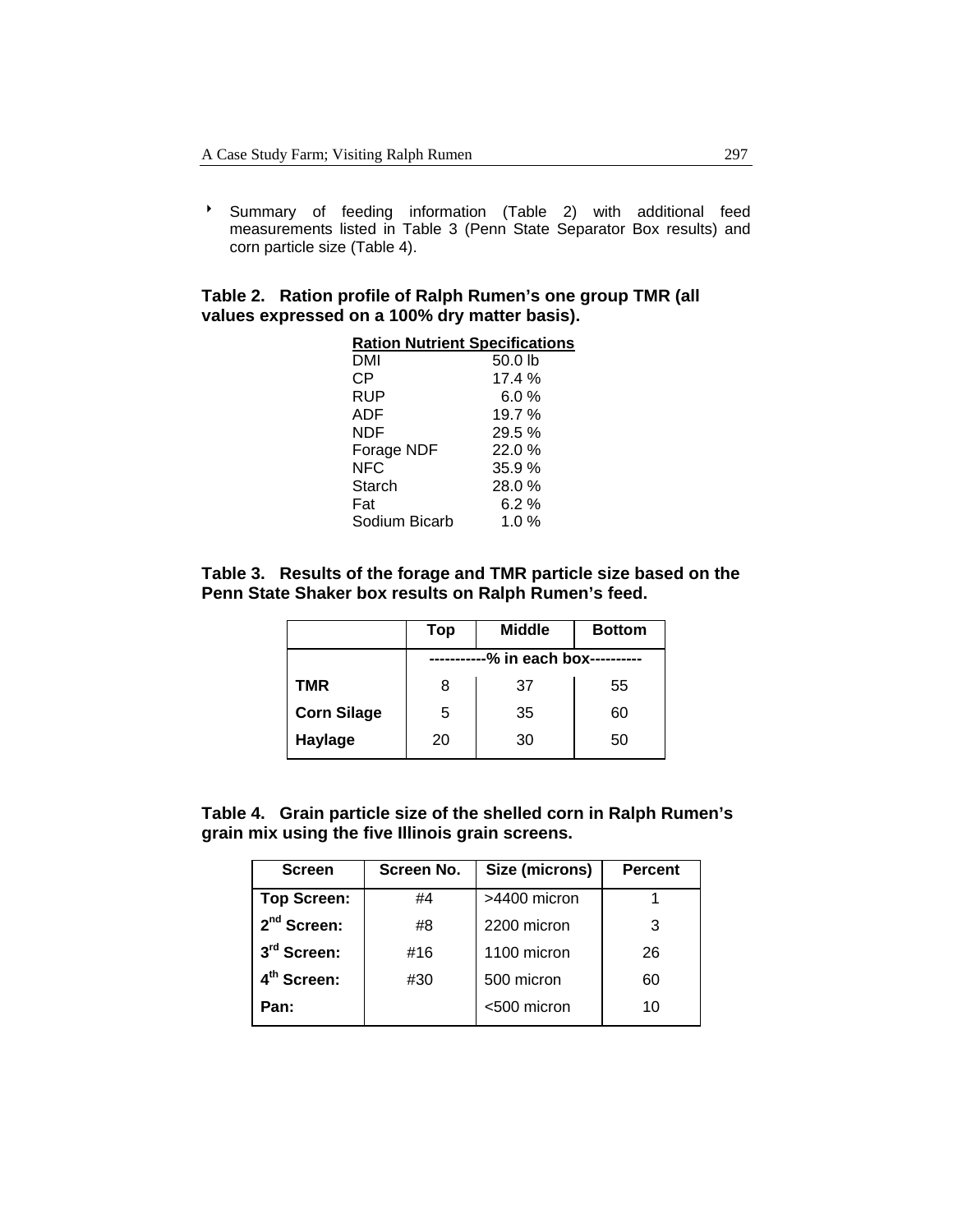- 8 Video clips of cow movement, manure scores, and cow comfort
- Summary of information and results from Dr. Vic Veterinarian (Table 5).

#### **Table 5: Observations from Dr. Vic Veterinarian on Ralph Rumen's cows.**

- Three DA surgeries (all heifers) in the last month
- During farm visits noticed the following:
	- o Reproductive tracts feel "good"
	- o Fecal material seems looser than normal
	- o No temperatures on four cows checked
- Rumen pH results using rumenocentesis

5 cows; 10 days in milk (DIM)

- o One heifer: 5.4
- o Four cows: 5.6, 5.7, 5.7 and 5.8
- o Average pH : 5.7

5 cows; 70 DIM

- o Three heifers:  $5.1$ ,  $5.2$  and  $5.2$ <br>o Two cows:  $5.2$  and  $5.9$ 
	- Two cows:  $5.2$  and  $5.9$
- o Average pH: 5.3
- Summary from the hoof trimmer

## **Case Study Information**

Ralph Rumen milks 80 Holstein cows and is averaging 26.8 kilograms of milk (this amount has increased 2.3 kilograms). He does not use BST, complains about more sore feet on some of his cows, and likes the extra milk, but milk fat test was dropping. As milk prices drop, Ralph "challenged" his nutritionist to get more milk from his cows or he would purchase his feed from someone else. His nutritionist increased nutrient concentration of Ralph's ration (Table 2) primarily through the grain mixture (feeding more grain and adding more roasted soybeans). Ralph also replaced his tumble TMR mixer with a used four auger mixer. It takes 20 minutes for Ralph to mix his TMR feed and deliver it to the feed bunk. Additional information will be presented during the talk for participants to evaluate and consider.